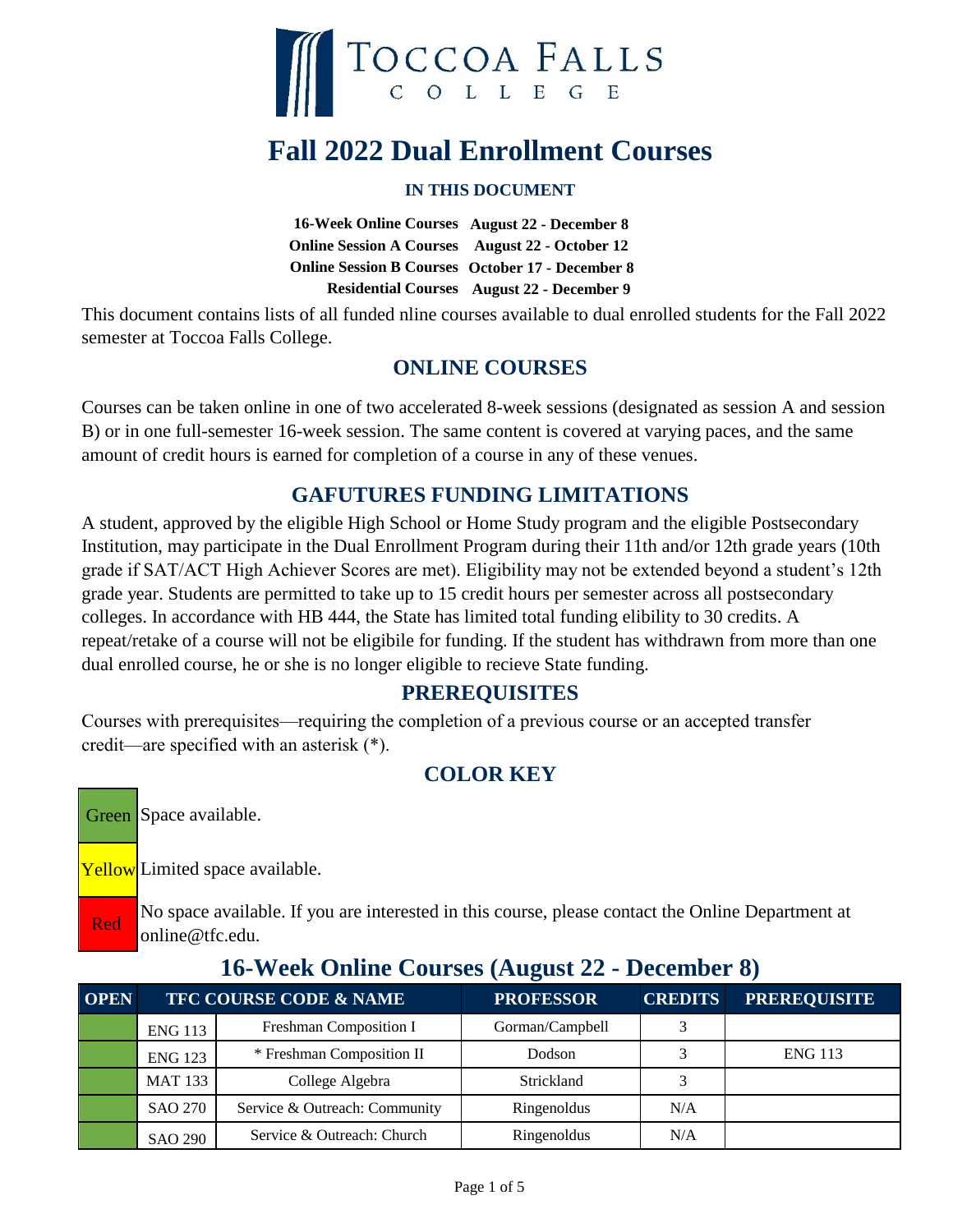## **Online Session A Courses (August 22 - October 12)**

| <b>OPEN</b> |                 | TFC COURSE CODE & NAME                                                  | <b>PROFESSOR</b>       | <b>CREDITS</b> | <b>PREREQUISITE</b> |
|-------------|-----------------|-------------------------------------------------------------------------|------------------------|----------------|---------------------|
|             | <b>ACC 213</b>  | Principles of Accounting I                                              | Worth                  | 3              |                     |
|             | <b>BIO 114</b>  | <b>Biology I</b>                                                        | Worth                  | 4              |                     |
|             | <b>BUS 113</b>  | <b>Introduction to Business</b>                                         | Sulhoff                | 3              |                     |
|             | <b>COM 113</b>  | Intro. to Communication                                                 | Hollingsworth/McDowell | 3              |                     |
|             | <b>CRJ</b> 113  | Principles of Criminal Justice                                          | Arrington              | 3              |                     |
|             | <b>CSC 113</b>  | <b>Introduction to Computers</b>                                        | Call                   | 3              |                     |
|             | <b>CSC 123</b>  | <b>Applied Technology</b>                                               | Call                   | 3              |                     |
|             | <b>CSG 113</b>  | Introduction to Counseling                                              | Kelley                 | 3              |                     |
|             | <b>ECO 213</b>  | Microeconomics                                                          | Roberts                | 3              |                     |
|             | <b>ECO 223</b>  | Macroeconomics                                                          | Burnham                | 3              |                     |
|             | <b>ENG 113</b>  | Freshman Composition I                                                  | Brady/Campbell/Gorman  | 3              |                     |
|             | <b>ENG 123</b>  | * Freshman Composition II                                               | Dodson                 | 3              | <b>ENG 113</b>      |
|             | <b>ENG 213</b>  | * World Literature II<br>World Literature I NOT required                | Thomas                 | 3              | <b>ENG 123</b>      |
|             | <b>ENG 243</b>  | * American Literature I                                                 | Thomas                 | 3              | <b>ENG 123</b>      |
|             | <b>GHY 213</b>  | World Geography                                                         | Helgeland              | 3              |                     |
|             | <b>HIS 123</b>  | <b>Western Civilizations II</b><br>Western Civilizations I NOT required | Kennedy                | 3              |                     |
|             | <b>HIS 133</b>  | <b>World Civilizations I</b>                                            | Melton                 | 3              |                     |
|             | <b>HIS 233</b>  | History of the U.S. I                                                   | Melton                 | 3              |                     |
|             | <b>HUM 103</b>  | Western Thought & Culture                                               | Wanner                 | 3              |                     |
|             | <b>LAT 113</b>  | Elementary Latin I                                                      | Dilday                 | 3              |                     |
|             | <b>MAN 213</b>  | Principles of Management                                                | Weaver                 | 3              |                     |
|             | <b>MAT 113</b>  | <b>General College Mathematics</b>                                      | Gray                   | 3              |                     |
|             | <b>MAT 133</b>  | College Algebra                                                         | Bogenrief/Strickland   | 3              |                     |
|             | <b>MAT 253</b>  | <b>Introduction to Statistics</b>                                       | Hays                   | 3              |                     |
|             | <b>PHS 204</b>  | Introduction to Physics                                                 | Mullenax               | $\overline{4}$ |                     |
|             | <b>PHY 113</b>  | Introduction to Philosophy                                              | King                   | 3              |                     |
|             | <b>POL 213</b>  | American Government                                                     | Hamilton/Marietta      | 3              |                     |
|             | <b>PSY 113</b>  | General Psychology                                                      | Riollano               | 3              |                     |
|             | <b>PSY 243</b>  | Developmental Psychology                                                | Grant                  | 3              |                     |
|             | <b>REL 113X</b> | Old Testament History & Literature                                      | Rybicki                | 3              |                     |
|             | <b>REL 123X</b> | New Testament History & Literature                                      | Jenks                  | 3              |                     |
|             | <b>SCI 243</b>  | Earth Science                                                           | Exendine               | 3              |                     |
|             | <b>SOC 213</b>  | Introduction to Sociology                                               | Cody                   | 3              |                     |
|             | <b>SPN 113</b>  | Elementary Spanish I                                                    | Aragon                 | 3              |                     |
|             | <b>SPN 123</b>  | * Elementary Spanish II                                                 | Holland                | 3              | <b>SPN 113</b>      |
|             | <b>SWO 203</b>  | Introduction to Social Work                                             | <b>Barker</b>          | 3              |                     |
|             | <b>TFC 100</b>  | <b>TFC</b> Orientation                                                  | Merck                  | N/A            |                     |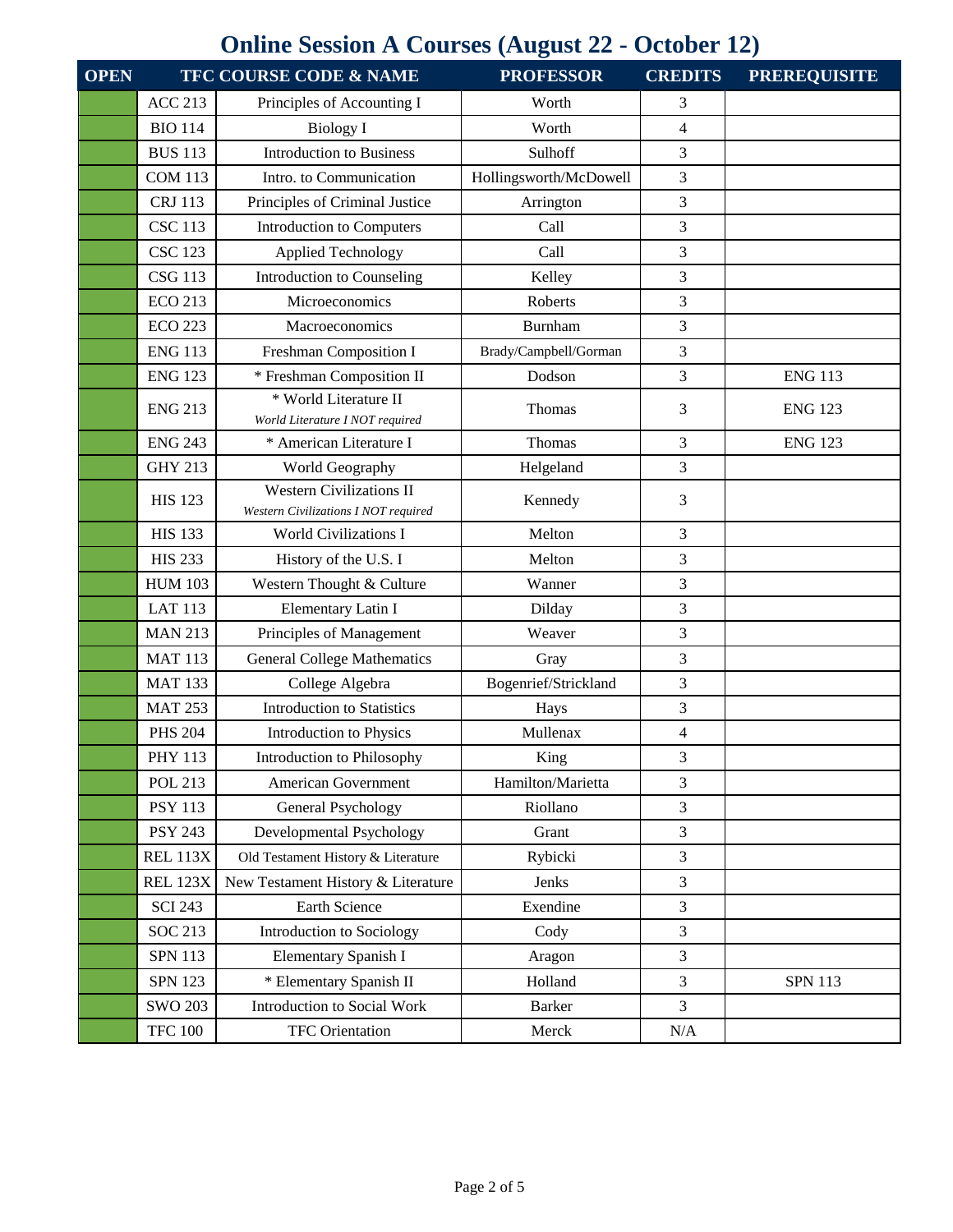# **Online Session B Courses (October 17 - December 8)**

| <b>OPEN</b> |                 | TFC COURSE CODE & NAME                                       | <b>PROFESSOR</b>       | <b>CREDITS</b> | <b>PREREQUISITE</b> |
|-------------|-----------------|--------------------------------------------------------------|------------------------|----------------|---------------------|
|             | <b>ANT 203</b>  | <b>Cultural Anthropology</b>                                 | Penland                | 3              |                     |
|             | <b>BIO 114</b>  | <b>Biology I</b>                                             | Exendine               | $\overline{4}$ |                     |
|             | <b>BIO 124</b>  | * Biology II                                                 | Worth                  | $\overline{4}$ | <b>BIO 114</b>      |
|             | <b>BUS 113</b>  | <b>Introduction to Business</b>                              | Weaver                 | 3              |                     |
|             | <b>COM 113</b>  | Intro. to Communication                                      | Wanner                 | 3              |                     |
|             | <b>CRJ</b> 113  | Principles of Criminal Justice                               | <b>Buck</b>            | 3              |                     |
|             | <b>CSC 113</b>  | <b>Introduction to Computers</b>                             | Call                   | 3              |                     |
|             | <b>ECO 213</b>  | Microeconomics                                               | Roberts                | 3              |                     |
|             | <b>ECO 223</b>  | Macroeconomics                                               | <b>Burnham</b>         | 3              |                     |
|             | <b>ENG 113</b>  | Freshman Composition I                                       | Brady/Canella/Gorman   | 3              |                     |
|             | <b>ENG 123</b>  | * Freshman Composition II                                    | Campbell/Dodson/Gorman | 3              | <b>ENG 113</b>      |
|             | <b>ENG 233</b>  | * English Literature II<br>English Literature I NOT required | Dodson                 | 3              | <b>ENG 123</b>      |
|             | <b>ENG 243</b>  | * American Literature I                                      | Thomas                 | 3              | <b>ENG 123</b>      |
|             | <b>GHY 213</b>  | World Geography                                              | Helgeland              | 3              |                     |
|             | <b>HIS 133</b>  | <b>World Civilizations I</b>                                 | Melton                 | 3              |                     |
|             | <b>HIS 233</b>  | History of the U.S. I                                        | Melton                 | 3              |                     |
|             | <b>HUM 103</b>  | Western Thought & Culture                                    | McDowell               | 3              |                     |
|             | <b>LAT 123</b>  | * Elementary Latin II                                        | Dilday                 | 3              | <b>LAT 113</b>      |
|             | <b>MAT 113</b>  | General College Math                                         | Gray                   | 3              |                     |
|             | <b>MAT 133</b>  | College Algebra                                              | Bogenrief/Gray         | 3              |                     |
|             | <b>MAT 253</b>  | <b>Introduction to Statistics</b>                            | Hays                   | 3              |                     |
|             | <b>MKT 213</b>  | Principles of Marketing                                      | Sulhoff                | 3              |                     |
|             | <b>PHY 113</b>  | Introduction to Philosophy                                   | King                   | 3              |                     |
|             | <b>POL 213</b>  | <b>American Government</b>                                   | Hamilton/Marietta      | 3              |                     |
|             | <b>PSY 113</b>  | General Psychology                                           | Riollano               | 3              |                     |
|             | <b>PSY 243</b>  | Developmental Psychology                                     | Blythe                 | 3              |                     |
|             | <b>REL 113X</b> | Old Testament History & Literature                           | Colbert                | 3              |                     |
|             | <b>REL 123X</b> | New Testament History & Literature                           | Schreiner              | 3              |                     |
|             | <b>REL 323X</b> | <b>World Religions</b>                                       | Griffin                | 3              |                     |
|             | <b>SCI 243</b>  | Earth Science                                                | Peek                   | 3              |                     |
|             | <b>SCI 253</b>  | <b>Environmental Science</b>                                 | Laing                  | 3              |                     |
|             | SOC 213         | Introduction to Sociology                                    | Newey                  | $\overline{3}$ |                     |
|             | <b>SPN 113</b>  | Elementary Spanish I                                         | Tavares                | 3              |                     |
|             | <b>SPN 123</b>  | * Elementary Spanish II                                      | Aragon                 | 3              | <b>SPN 113</b>      |
|             | <b>SPN 233</b>  | * Intermediate Spanish II                                    | Holland                | $\overline{3}$ | <b>SPN 233</b>      |
|             | <b>TFC 100</b>  | TFC Orientation                                              | Merck                  | N/A            |                     |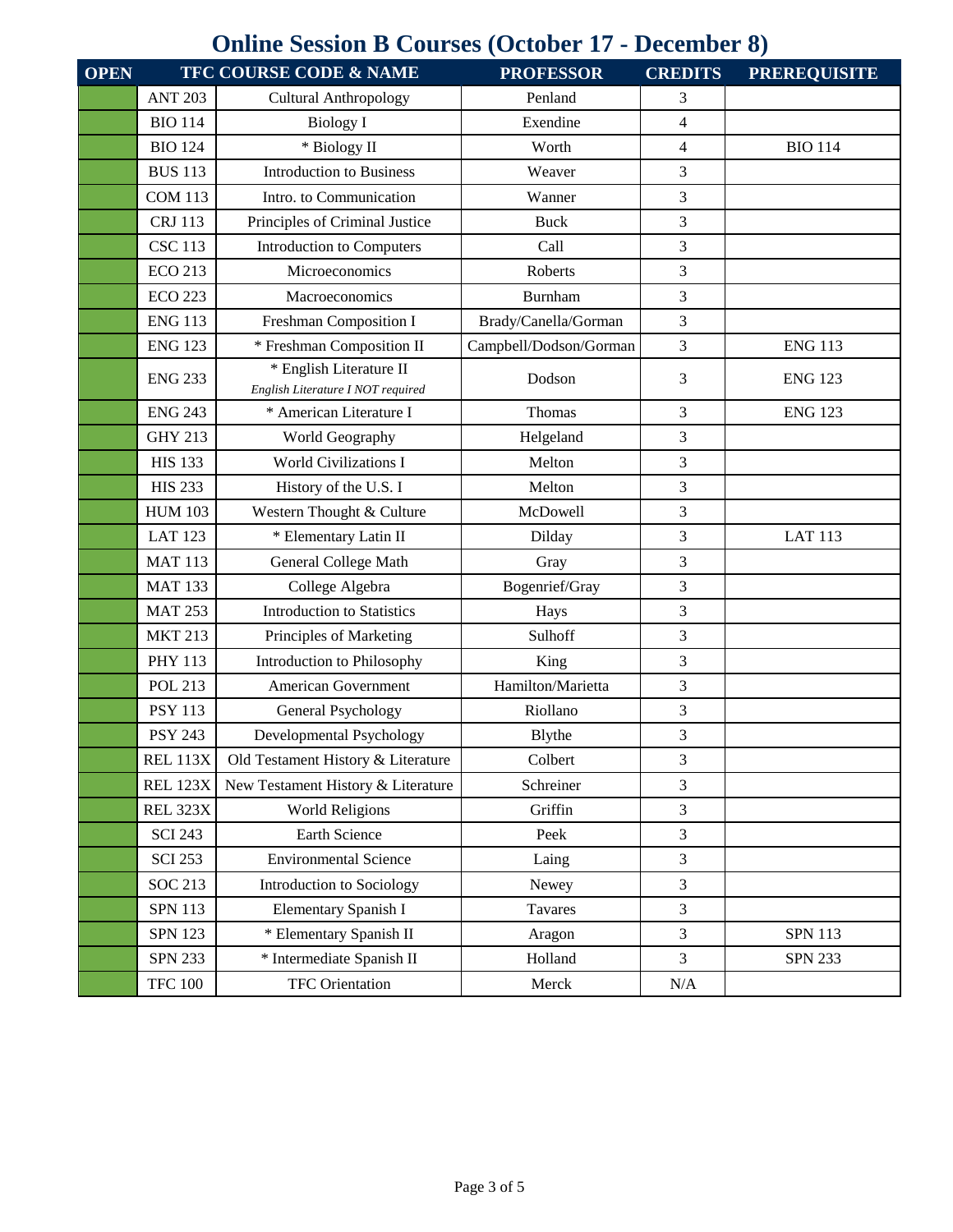## **Residential Courses (August 22 - December 9)**

| <b>OPEN</b>                                              | <b>TFC COURSE CODE &amp; NAME</b>                                                                                                  | $\bullet$<br><b>PROFESSOR</b> | <b>CREDITS</b> | <b>PREREQUISITE</b>     |  |
|----------------------------------------------------------|------------------------------------------------------------------------------------------------------------------------------------|-------------------------------|----------------|-------------------------|--|
|                                                          | This section is subject to change based on professor schedule changes. If you register for residential classes, be sure to monitor |                               |                |                         |  |
| your schedule on myTFC to stay on top of course changes. |                                                                                                                                    |                               |                |                         |  |
|                                                          | <b>ACC 213 - Principles of Accounting I</b>                                                                                        |                               | 3              |                         |  |
|                                                          | 01 - TR 11:00 am - 12:15 pm                                                                                                        | Sulhoff                       |                |                         |  |
|                                                          | <b>ANT 203 - Cultural Anthropology</b>                                                                                             |                               | 3              |                         |  |
|                                                          | 01 - MWF 2:00 pm - 2:50 pm                                                                                                         | Penland                       |                |                         |  |
|                                                          | BIO 114 - Biology I (Lecture + 1 Lab Time)                                                                                         |                               | 4              |                         |  |
|                                                          | Lecture - MWF 9:00 am - 9:50 am                                                                                                    | Laing                         |                |                         |  |
|                                                          | Lab 01 - T 11:00 am - 12:50 pm                                                                                                     |                               |                |                         |  |
|                                                          | Lab 02 - R 8:00 am - 9:50 am                                                                                                       |                               |                |                         |  |
|                                                          | Lab 03 - R 11:00 am - 12:50 pm                                                                                                     |                               |                |                         |  |
|                                                          | Lab 04 - W 4:00 pm - 6:00 pm                                                                                                       |                               |                |                         |  |
|                                                          | <b>BUS 113 - Introduction to Business</b>                                                                                          |                               | 3              |                         |  |
|                                                          | 01 - MWF 9:00 am - 9:50 am                                                                                                         |                               |                |                         |  |
|                                                          |                                                                                                                                    | <b>TBD</b>                    |                |                         |  |
|                                                          | <b>CHM 214 - Chemistry I</b> (Lecture + 1 Lab Time)                                                                                |                               | $\overline{4}$ |                         |  |
|                                                          | Lecture - MWF 11:00 am - 11:50 am                                                                                                  | Peek                          |                |                         |  |
|                                                          | Lab 01 - T 8:00 am - 9:50 am                                                                                                       |                               |                |                         |  |
|                                                          | Lab 02 - T 11:00 am - 12:50 pm                                                                                                     |                               |                |                         |  |
|                                                          | <b>COM 113 - Introduction to Communication</b>                                                                                     |                               | 3              |                         |  |
|                                                          | 01 - MWF 8:00 am - 8:50 am                                                                                                         | Hollingsworth                 |                |                         |  |
|                                                          | 02 - MWF 2:00 pm - 2:50 pm                                                                                                         | Hollingsworth                 |                |                         |  |
|                                                          | <b>CSG 113 - Introduction to Counseling</b>                                                                                        |                               | 3              |                         |  |
|                                                          | 01 - 8:30 am - 9:45 am                                                                                                             | <b>TBD</b>                    |                |                         |  |
|                                                          | <b>ECO 213 - Microeconomics</b>                                                                                                    |                               | 3              |                         |  |
|                                                          | 01 - TR 8:30 am - 9:45 am                                                                                                          | Sulhoff                       |                |                         |  |
|                                                          | <b>ENG 113 - Freshman Composition I</b>                                                                                            |                               | 3              |                         |  |
|                                                          | 01 - MWF 9:00 am - 9:50 am                                                                                                         | Hyndman                       |                |                         |  |
|                                                          | 02 - MWF 9:00 am - 9:50 am                                                                                                         | Murphree                      |                |                         |  |
|                                                          | 03 - TR 8:30 am - 9:45 am                                                                                                          | Hyndman                       |                |                         |  |
|                                                          | 04 - TR 11:00 am - 12:15 pm                                                                                                        | Petersheim                    |                |                         |  |
|                                                          | 05 - MWF 12:00 pm - 12:50 pm                                                                                                       | Thomas                        |                |                         |  |
|                                                          | 06 - TR 2:00 pm - 3:15 pm                                                                                                          | Petersheim                    |                |                         |  |
|                                                          | <b>ENG 123 - Freshman Composition II</b>                                                                                           |                               | 3              |                         |  |
|                                                          | 01 - MWF 11:00 am - 11:50 am                                                                                                       | Murphree                      |                | C- or higher in ENG 113 |  |
|                                                          | 02 - MWF 2:00 pm - 2:50 pm                                                                                                         | Thomas                        |                |                         |  |
|                                                          | <b>ENG 203 - World Literature I</b>                                                                                                |                               | 3              | C - or higher in ENG    |  |
|                                                          | 01 - MWF 11:00 am - 11:50 am                                                                                                       | Thomas                        |                | 123                     |  |
|                                                          | <b>ENG 243 - American Literature I</b>                                                                                             |                               | 3              | C- or higher in ENG 123 |  |
|                                                          | 01 - TR 8:30 am - 9:45 am                                                                                                          | Thomas                        |                |                         |  |
|                                                          | HIS 113 - History of Western Civilizations I                                                                                       |                               | 3              |                         |  |
|                                                          | 01 - TR 2:00 pm - 3:15 pm                                                                                                          | Greiving                      |                |                         |  |
| HIS 233 - History of the United States I                 |                                                                                                                                    |                               | 3              |                         |  |
|                                                          | 01 - MWF 1:00 pm - 1:50 pm                                                                                                         | <b>TBD</b>                    |                |                         |  |
|                                                          | <b>MAN 213 - Principles of Management</b>                                                                                          |                               | 3              |                         |  |
|                                                          | 01 - MWF 11:00 am - 11:50 am                                                                                                       | Page 4 of 5 TBD               |                |                         |  |